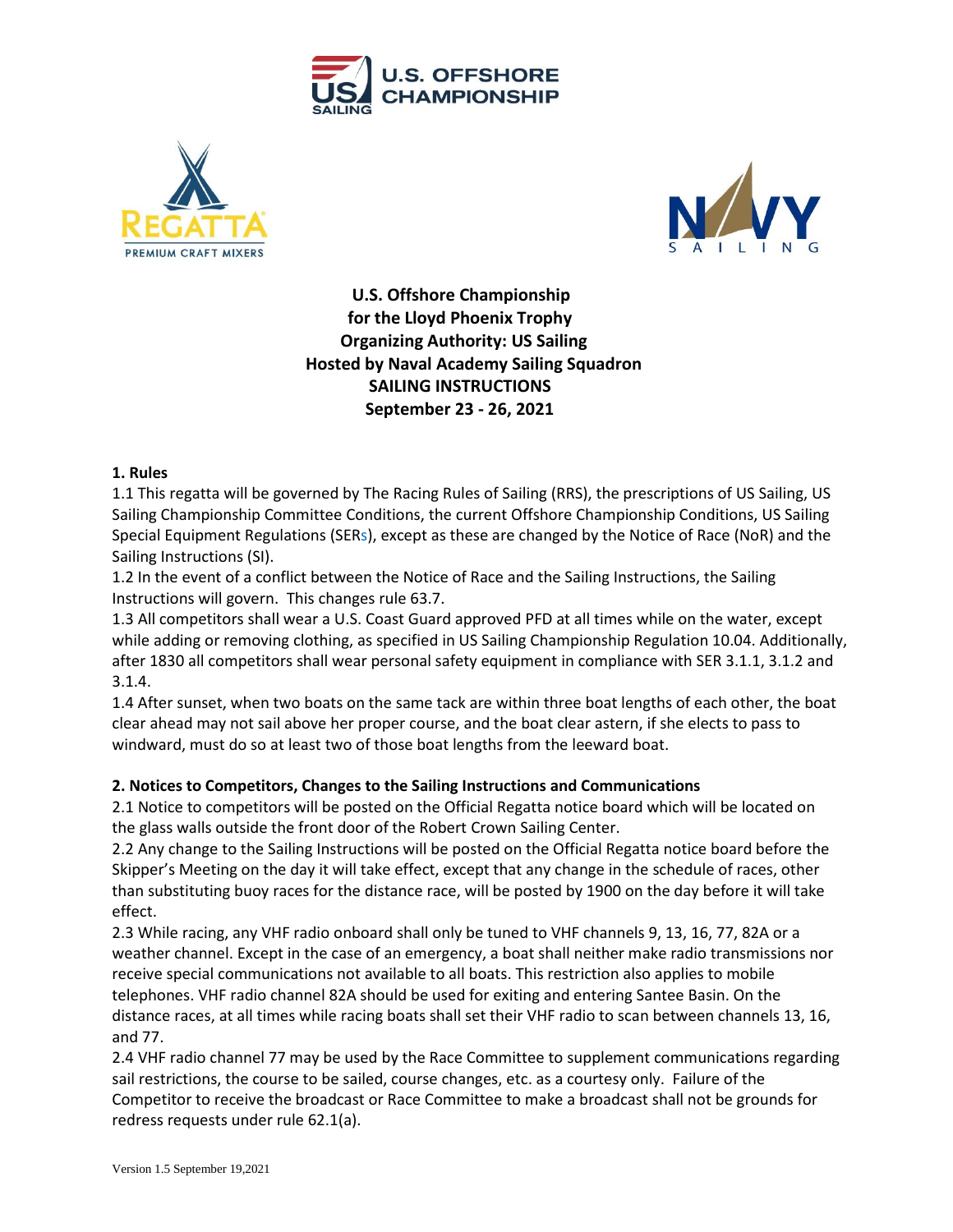

# **3. Code of Conduct**

3.1 No alcoholic beverages are allowed on any Naval Academy boat or anywhere on Academy grounds except at sanctioned social events.

3.2 Per US Sailing Regulation 10.03, for adult US Sailing Championship events, no competitor shall use or possess, either on or off the water: marijuana or any other substance if possession is illegal under state or federal law.

3. 3 An alleged breach of one of these regulations shall not be grounds for a protest. However, when the protest committee believes that a competitor may have breached one of these regulations, it shall follow the process described in the Championships Code of Conduct. If a competitor found to have breached one of the elements within the Code of Conduct, they shall be excluded from the remaining races of the series and, where practicable, removed from the regatta venue and sent home. The competitor's boat shall be disqualified from all races of the series.

3.4 All competitors will be required to sign the Code of Conduct at registration.

## **4. Signals made Ashore**

4.1 Signals made ashore will be displayed on the flagpole in front of the Robert Crown Sailing Center. 4.2 Flag "AP" with two horns means racing is postponed. Do not leave Santee Basin. The time of the warning signal will be posted and announced before lowering flag "AP" with one horn. This changes AP in Race Signals.

#### **5. Event Schedule and Races**

5.1 Schedule as follows:

## **Thursday 23 September:**

1600 Mandatory practice sail with Safety Officer. Safety Officers will be available starting at 14:00 1900 Welcoming Reception for crew / Navigation Safety Meeting for skipper and navigator at the Robert Crown Sailing Center

#### **Friday 24 September:**

- 0830 Skipper's Meeting/continental breakfast at the Robert Crown Sailing Center
- 1000 Warning Signal-first race of the day. Buoy and distance racing.
- 1700 Awards and post-race social.

## **Saturday 25 September:**

- 0830 Skipper's Meeting/continental breakfast at the Robert Crown Sailing Center
- 1000 Warning Signal-first race of the day. Buoy and distance racing.

#### **Sunday 26 September:**

- 0830 Skipper's Meeting/continental breakfast at Robert Crown Sailing Center
- 1000 Warning Signal-first race of the day. Buoy and or distance racing
- 1500 Awards at the Robert Crown Sailing Center.
- Note: No warning signal will be made after 1400 on Sunday 26 September.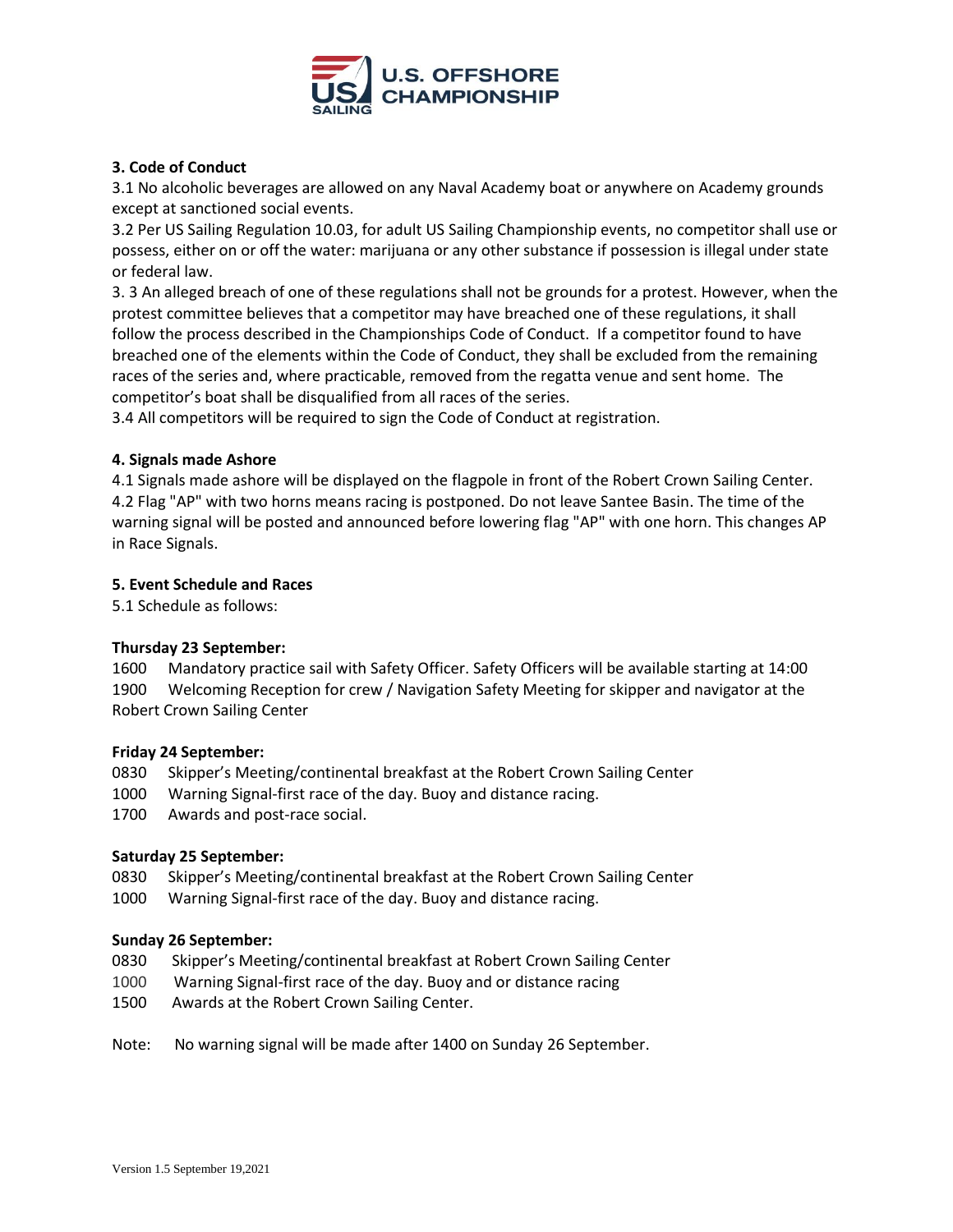

5.2 Buoy races and distance races may be run each day. No more than five distance races will be run in the regatta. In the event weather conditions preclude running distance races buoy races may be substituted.

5.3 The schedule of races may be changed to make up any races necessary.

# **6. Check in and Retirement**

6.1 Prior to the warning signal for the first start of each day, each boat shall check in with the Race Committee signal vessel by passing astern and announcing their sail number.

6.2 Boats retiring from a race shall inform the Race Committee on Channel 77 or by calling the Race Committee at 443-795-1040 as soon as reasonably possible.

# **7. Racing Area**

7.1 The racing areas for buoy races are shown in Illustration "1" attached. The buoy racing areas are Area 1 between Tolly Point and Thomas Point and Area 2 east of Greenbury Point.

7.2 The distance races will be held in the Chesapeake Bay in the vicinity of Annapolis, MD.

7.3 The initial racing area will be posted daily on the Official Notice board prior to the Skipper's Meeting.

## **8. Courses and Marks**

8.1 The courses and marks for the Buoy Races are shown in Attachment A

8.2 The courses and marks for the Distance Races are shown in Attachment B

# **9. The Start**

9.1 The class flag will be a green flag with a white diagonal stripe.

9.2 The starting line will be between the luff of the orange flag on the committee vessel and the course side of the port end starting mark.

9.3 A stand-off mark may be deployed from the signal boat and shall be considered part of the signal boat.

9.4 The Race Committee will endeavor to hail boats observed to be on the course side of the starting line at the start by VHF radio over Channel 77. Failure to hail, the timing or order of any such hails or failure to receive such hails will not be grounds for redress requests. This changes RRS 62.1(a).

## **10. Change of Course**

10.1 See Attachment A for the Buoy Race Courses.

## **11. The Finish**

11.1 The finish line will be between the luff of the blue flag displayed on a Race Committee vessel or building and the course side of the nearby finishing mark as described in the relevant SI Attachment. 11.2 A stand-off mark may be deployed from a finish vessel and shall be considered part of the finish vessel.

11.3 The same Race Committee vessel may or may not start and finish each race.

## **12. Penalty System**

12.1 The Scoring Penalty, rule 44.3, will apply. The penalty will be 2 places except a violation of RRS 31 in the Buoy Races shall be 1 point.

12.2 The yellow flag shall be flown from the backstay.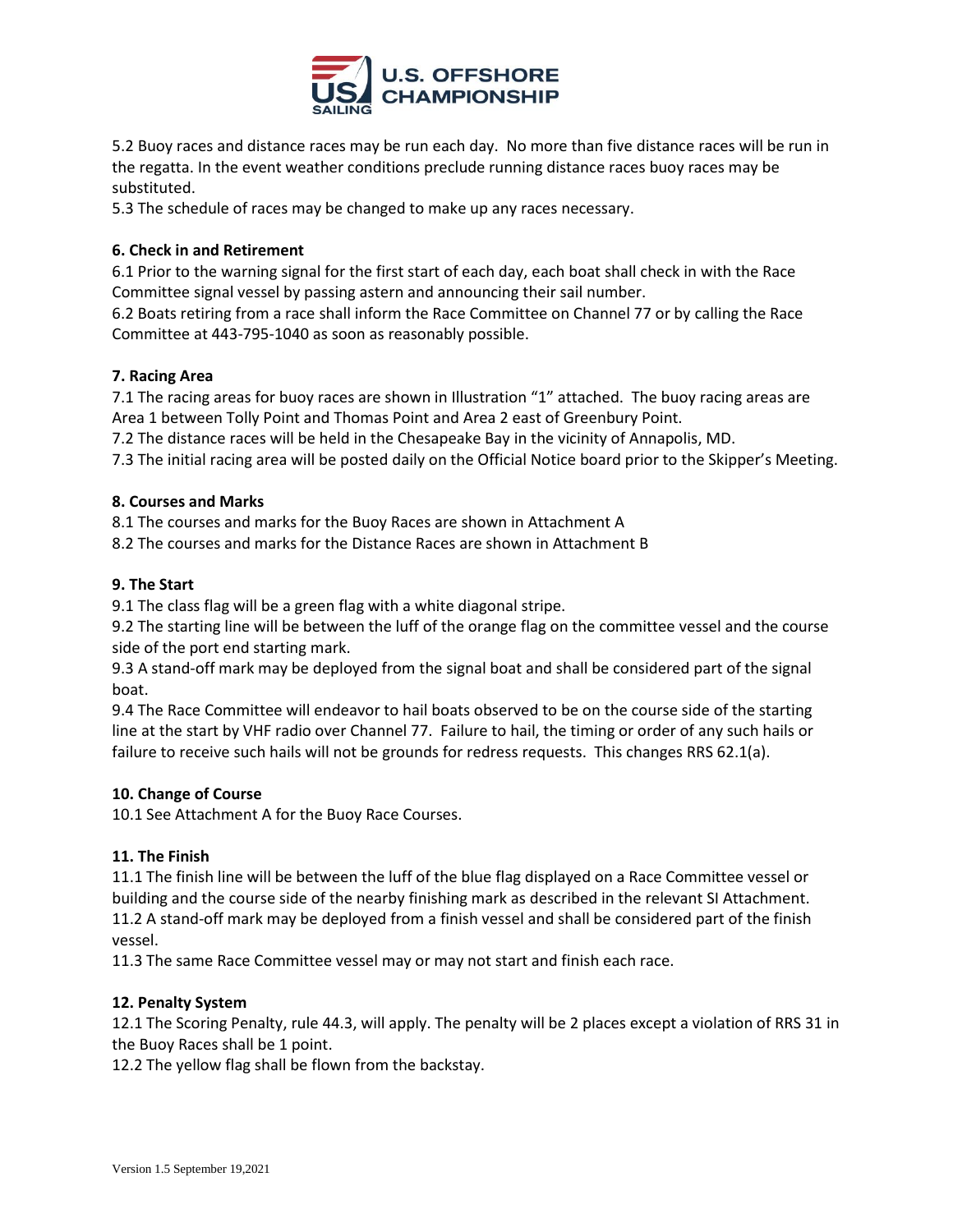

12,3 RRS 44.3 Scoring Penalty is changed by adding (d) A boat that complies with any part of the requirements of RRS 44.3 will be scored with a 50% penalty unless she complies with all of the requirements.

## **13. Time Limits**

13.1 The time limit for the buoy races will be two hours. If no boat finishes within two hours, the race will be abandoned. If the lead boat has not reached the leeward mark of a buoy race within 60 minutes after the start, the race will be abandoned. Boats failing to finish within 20 minutes of the first boat to finish in a buoy race will be scored TLE (Time Limit Expired). This changes RRS 35, A4, A5.2 and A10. 13.2 The time limit for any distance race will be 2200 hours. If no boat has finished within the time limit, the race will be abandoned. Boats failing to finish within 90 minutes of the first boat to finish a distance race will be scored TLE (Time Limit Expired). This changes RRS 35, A4, A5.2 and A10.

## **14. Protests and Requests for Redress**

14.1 The red flag shall be flown from the backstay.

14.2 A boat displaying a red flag and intending to protest shall inform the race committee signal boat as soon as possible after finishing by hail or VHF call on the channel 77 until acknowledged. The hail shall include the sail number or boat name of the protested boat. This changes RRS 61.1(a).

14.3 Protests forms are available at the Offshore Sailing Team Office. Completed protest forms shall be delivered to the Protest Committee as soon as possible or within 30 minutes after the signal boat docks except for any distance race protests shall be delivered within 30 minutes after the last boat of the day docks if later than the signal boat docking time. The protest filing time will be posted on the Official Regatta notice board. This changes RRS 61.3 and 62.2.

14.4 The Protest Committee will hear protests in approximately the order of receipt as soon as possible. Protest notices will be posted on the Robert Crown Sailing Center first floor classroom notice board within 30 minutes of the protest time limit to inform competitors when there is a hearing in which they are parties to a hearing or named as a witness. The hearings will be held in the Robert Crown Sailing Center Library upstairs from the lobby.

14.5 On the last day of the regatta a request for reopening a hearing shall be delivered within the protest time limit if the party requesting reopening was informed of the decision on the previous day, or no later than 30 minutes after the party requesting reopening was informed of the decision on that day. If no races are completed, a request for reopening a hearing or for redress shall be delivered within 30 minutes after the signal boat docks or racing has been abandoned ashore. This changes rule 66. 14.6 When a boat has been involved in an incident that may be subject to protest, it is her responsibility to check the protest notices at the end of the protest filing time to see if she is cited in a protest. Failure of any boat to appear when called for a hearing will be considered by the Protest Committee as grounds for proceeding under RRS 63.3 (b).

## **15. Scoring**

15.1 The Low Point Scoring System, Appendix A, will apply. Each boat's score in the medium and long distance race(s) will be multiplied by a factor of 1.25 and 1.5 respectively. Each boat's series score will be the total score of all her races. There will be no discards. This changes RRS Appendix A2.1 and A4. 15.2 Medium and long distance courses will be scored using the multiplier, even if the race is shortened unless the shortened distance is less than 8 Nautical Miles. In that case the multiplier will be 1.0. 15.3 Seven races are scheduled of which three shall be completed to constitute a championship.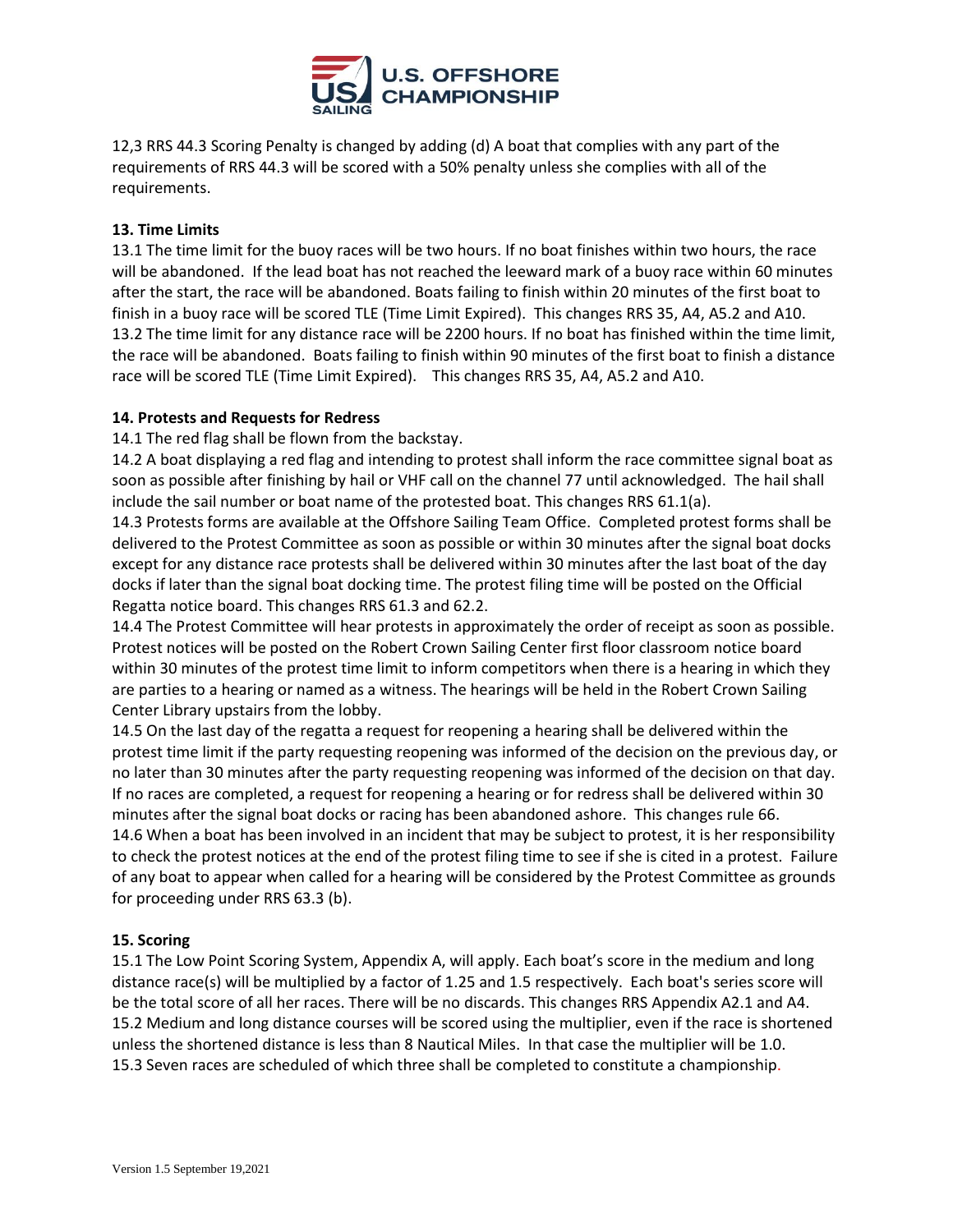

15.4 Boats scored TLE (Time Limit Expired) shall be awarded a score of two points more than the number of finishers by the Race Committee but in no case worse than the number of entries. This changes RRS Appendix A5.2 and A10.

# **16. Prizes**

16.1 US Sailing medals will be awarded to the top three teams.

16.2 The winning team will be presented the Lloyd Phoenix Trophy which will remain at the Robert Crown Center.

16.3 Prizes will be awarded for daily overall winners.

# **17. Safety**

16.1 Each competitor is solely responsible for his or her personal safety. However, in circumstances it considers hazardous, the Race Committee may require a competitor to accept assistance.

17.2 A boat that retires from a race shall notify the Race Committee promptly.

17.3 All competitors shall sign the standard liability waiver provided with these sailing instructions and turn it into the Offshore Office before going afloat on the first day of the regatta.

17.4 If there is an injury to any crew member, assistance may be obtained immediately by hailing the Race Committee on VHF radio Channel 77. In the event of an injury, a boat may request permission to make a crew substitution or to sail with fewer crew. Such request shall be submitted in writing to the Protest Committee or Race Committee except that the request may be made orally to the Race Committee while afloat.

17.5 Per US Sailing Regulation 10.04 Competitors in US Sailing championships or qualifiers for US Sailing championships shall wear a U.S. Coast Guard (USCG) approved personal floatation device (PFD) while on the water, other than for brief periods while adding or removing clothing. Additionally after 1830 all crewmembers shall wear personal safety equipment in compliance with SER 3.1.1, 3.1.2 and 3.1.4 and they shall be connected to the boat except for brief periods when changing position. Failure to comply with this rule may result in disqualification as deemed appropriate by the Protest Committee. 17.6 Violations of SI 32.5 will not be subject to protest by a competitor.

17.7 All Navy 44s are equipped with AIS. It is mandatory to have the AIS turned on at all times after exiting the Santee Basin until return to the Santee Basin.

# **18. Commercial Traffic**

18.1 A boat may not exercise right of way, cross in proximity to, or interfere with reasonable transit of the race area by commercial freighters, tugs and tows or other commercial vessels that are unable to respond readily. A boat protested under this rule has the burden of proof that she did not interfere. Boats shall take evasive action well in advance of any potentially dangerous situation. Only the Race Committee or Protest Committee may protest under this sailing instruction, and may base such a protest on information received from competitors or other interested parties. This changes rules 60.2(a) and 60.3(a). The penalty for breaking this rule is at the discretion of the Protest Committee. 18.2 A boat without way in a ship channel that breaks rule 42.1 by using an engine to clear the channel at the approach of commercial traffic, shall either retire or if the incident was unavoidable, continue racing and request redress. Rule 62 is changed to allow consideration of this request.

## **19. Boats and Equipment**

19.1 The Navy 44s will be used for the competition.

19.2 In addition to the equipment provided on the boats, competitors shall provide their own PFDs as specified in SI Safety 17.5. Competitors may provide other personal safety equipment such as hand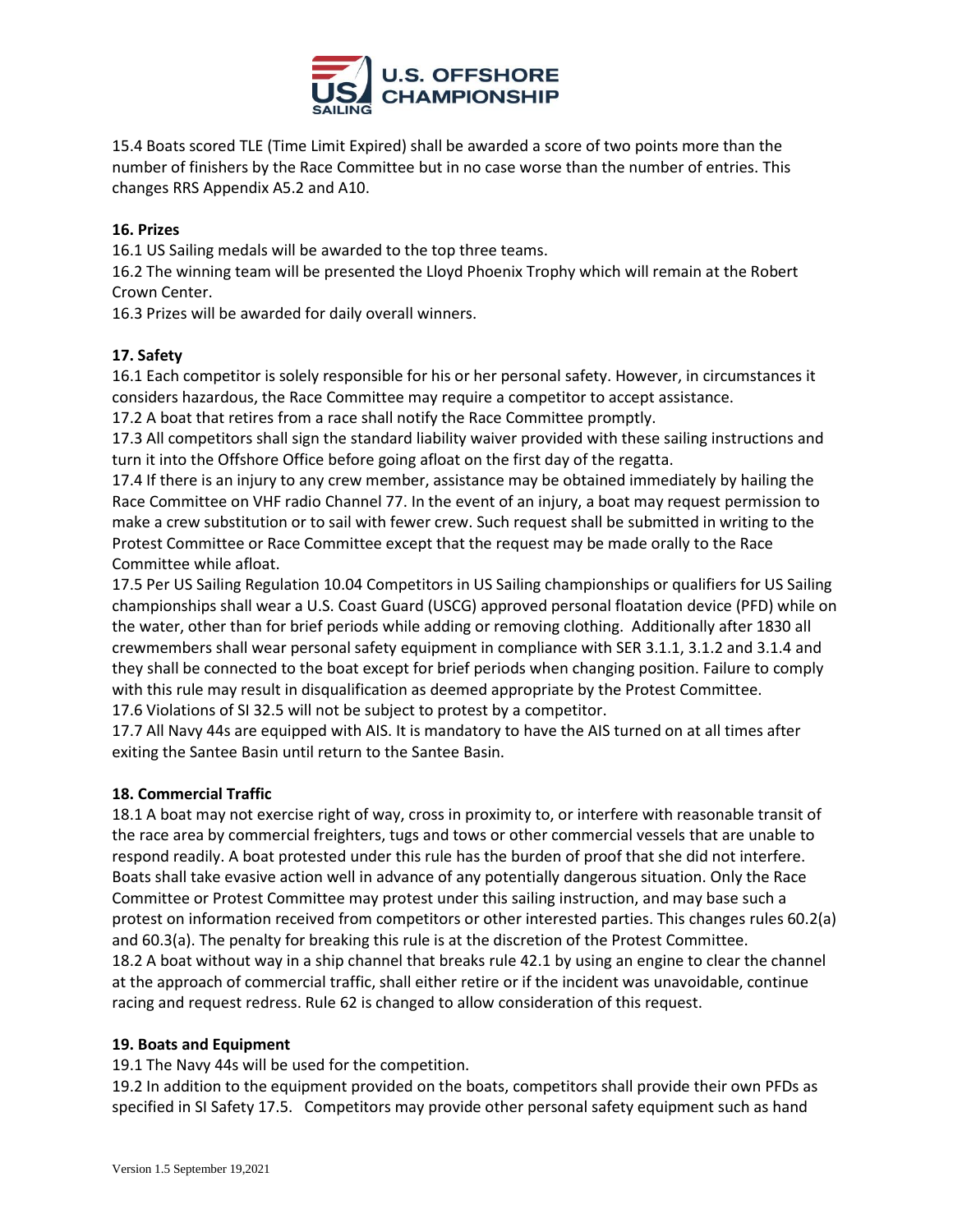

held GPS, navigation equipment, typical ditty bag contents, a topping lift pennant (16') and any other personal safety equipment. Other equipment (including such items as winch handles, light air spinnaker sheets or sail turtles) are not permitted to be brought onboard.

19.3 All standing rigging will be preset before the regatta to make the boats as evenly matched as possible. Standing rigging, with the exception of the backstay, shall not be adjusted or modified without authority of the Race Committee. Bottom cleaning of any kind is not allowed. Equipment, as outlined in Attachment B, "NAVY 44 SET-UP and PROCEDURES", will not be moved unless in use. The foreguy may be rigged to a 1:1 ratio. Competitors shall not modify the boats or cause them to be modified in any way including cleaning the hull, except that:

a) telltales may be added, but may not be sewn through any sail

b) adhesive tape may be added, but must be removed at the end of each day

c) all fittings or equipment designed to be adjusted may be adjusted with the exception of standing rigging.

19.4 Attachment D, "NAVY 44 SET-UP and PROCEDURES", lists requirements for sails, equipment and instruments in addition to those listed in this sailing instruction. Except when a boat is anchored, neither anchor shall be moved from its supplied position.

19.5 Backstays may not be tensioned beyond 2,500 pounds.

19.6 Swimming from the boats is not permitted. Bottom cleaning of any type or banding of the propeller is not allowed.

19.7 Boats must race with eight crew members, one of whom is the assigned Naval Academy Midshipmen (8 total).

19.8 All sails and equipment provided with the boat for this regatta shall be carried on board.

19.9 The penalty for infringement of the above instructions may be disqualification from all races sailed in contravention of the instructions.

19.10 Competitors shall fill out and return the "Navy 44 Inventory" checklist AND the "Securing the Navy 44" checklist AND shall report any damage or loss of equipment, however slight, to the Offshore Sailing Office immediately after securing the boat ashore each day. The penalty for infringement of this instruction, unless the Protest Committee is satisfied that the competitor made a determined effort to comply, will be disqualification from the race most recently sailed.

## **20. Boat Assignments and Rotation**

20.1 Boats and sails have been assigned as indicated in Attachment E, "Boat Rotation". Boats will be rotated after racing on Friday and Saturday as indicated on the Boat Rotation Sheet. There will not be any on the water rotation.

20.2 Teams will be assigned a #1 genoa with a letter designator, a racing spinnaker (not lettered) and a backup spinnaker. These three sails shall be carried with competitors to each subsequent boat.

## **21. Avoiding Collisions**

21.1 Any collision will be considered serious.

21.2 Every effort to avoid a collision must be made in a timely manner.

#### **22. Sail Limitations**

Should conditions require, the Race Committee may limit the use of sails by displaying the flags as indicated below. These signals will be made prior to the Warning Signal. These restrictions will be applied to prevent damage to equipment while keeping racing equitable. No signal Use either #1 or #3, NO other restrictions

Signal flag W USE #3 JIB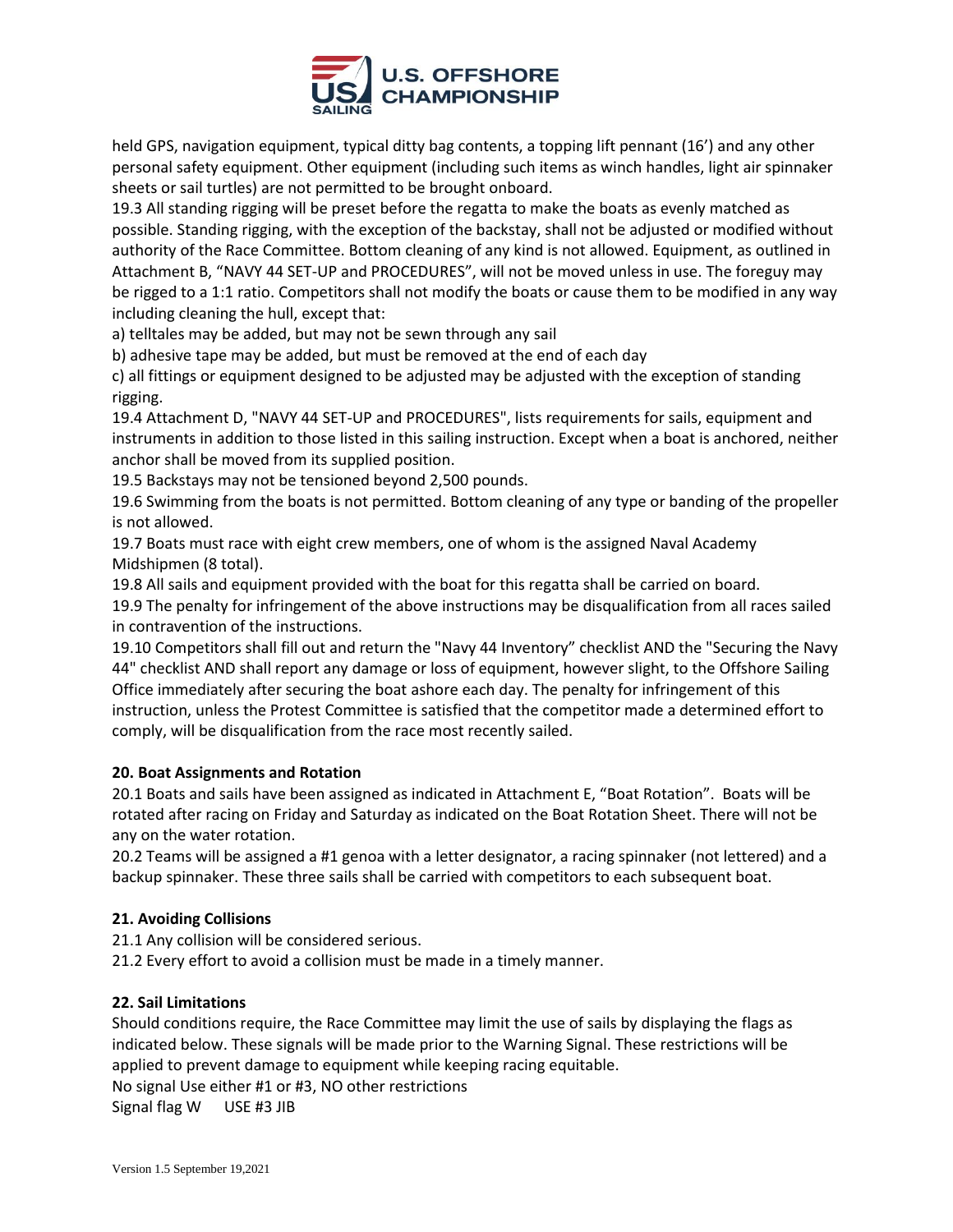

Signal flag R ONE REEF IN MAIN Signal flag K NO SPINNAKERS

## **23. Crew Substitution**:

The list of the seven designated crew members sailing in the regatta must be submitted no later than 15:00 hours on September 23, 2021 to Jahn Tihansky a[t Tihansky@usna.edu](mailto:Tihansky@usna.edu) . All registered crew, including the midshipman, shall sail in all races unless the Protest Committee or Organizing Authority approves a substitute as discussed in [http://www.ussailing.org/racing/championships/championship](http://www.ussailing.org/racing/championships/championship-conditions/)[conditions/](http://www.ussailing.org/racing/championships/championship-conditions/) . The Protest Committee or Organizing Authority may approve a substitution if they determine an emergency situation exists that justifies the substitution.

## **24. Repairs or Replacement of Equipment**

Boats may request assistance from the repair boat between races for replacement or repair of equipment by displaying the blue breakdown streamer from the backstay and calling the repair boat on VHF radio Channel 77. The repair boat will be on station near the start/finish line.

## **25. Breakdowns**

RRS 62.1 is changed by adding: "(e) breakdown of a borrowed boat or equipment". A boat intending to request redress for a breakdown may do so by displaying a blue streamer from her backstay at the earliest opportunity after the incident and by notifying the Race Committee at the finish."

## **26. Support Boats**

33.1 This is a Grade 3 coaching event as outlined as outlined at <http://www.ussailing.org/racing/championships/coaching-and-support-boat-policy/>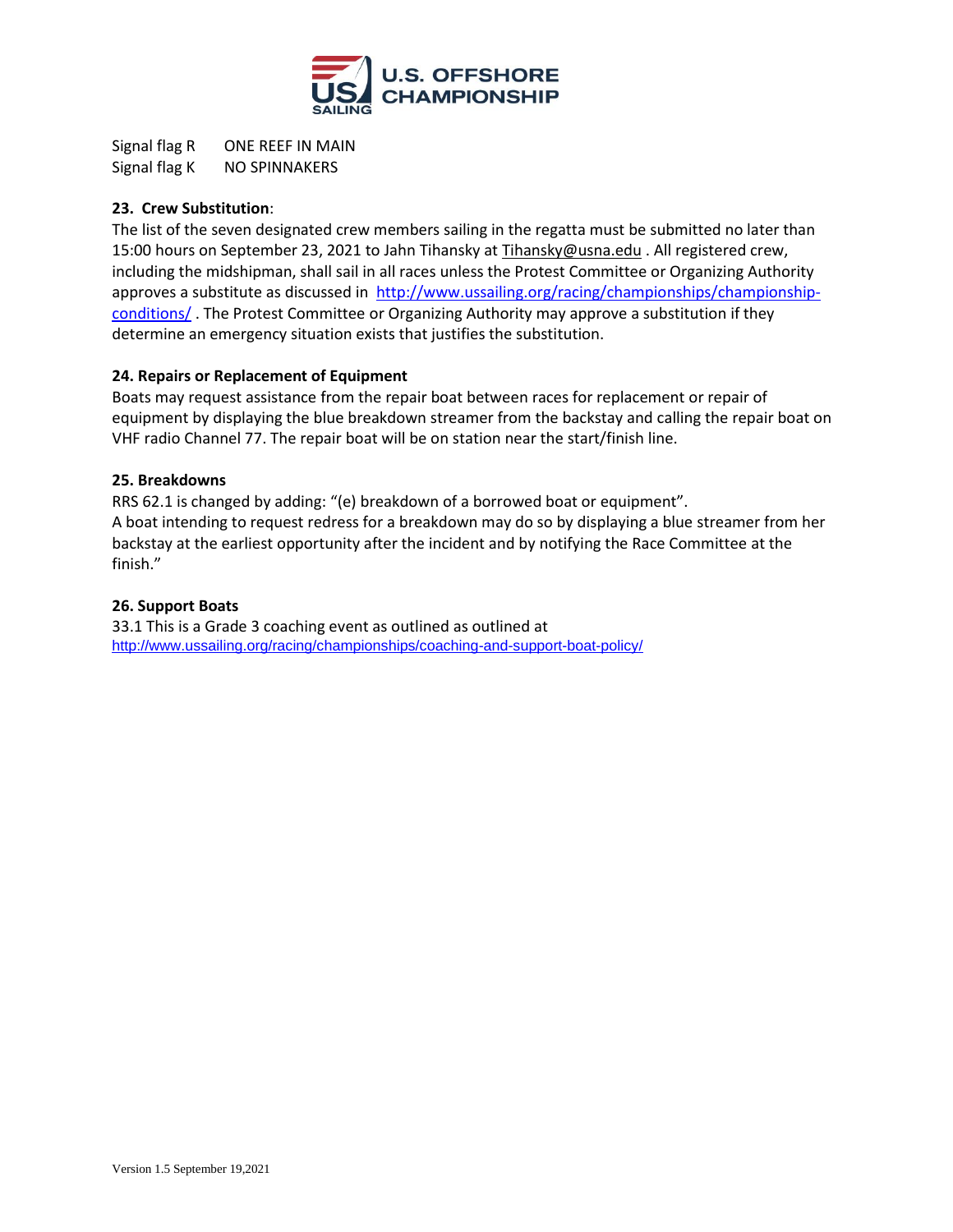

#### **ATTACHMENT A – BUOY RACES**

#### **A1 Buoy Race Courses**

A1.1 No later than the warning signal the Race Committee will display the course to be sailed and post the magnetic bearing from the leeward mark to the weather mark.

A1.2 A leeward gate (two marks) may be used in place of a leeward mark. The Race Committee boat will hoist flag "GOLF" prior to the warning to signal a gate mark course. Except when there is a change of course, the gate will be located approximately 100 yards to windward of the starting line. Boats shall sail between the gate marks from the direction of the previous mark and round either gate mark. If one of the leeward gate marks is missing, boats shall round the one existing leeward mark to port. A1.4 The diagrams in Illustration "2" describe the buoy racing windward leeward courses.

#### **A2 Marks**

A2.1 The start and finish marks will be orange cylinders. The windward and leeward marks will be yellow "gumdrops". The windward offset mark will be a yellow ball.

A2.2 When changing the next leg of the course, the new mark, unless the change is for the final leg of the course, will be a yellow gumdrop with black band. In the event the finish line is moved, the finish marks will be an orange cylinder and a mark boat displaying a blue flag.

#### **A3 Change of the Next Leg of the Course**

To change the next leg of the course the Race Committee will set a new mark (or move the finish line) and remove the original mark as soon as practicable. If the windward mark is changed, there will be no offset mark. In a subsequent change, if a new mark is replaced, it will be replaced by an original mark.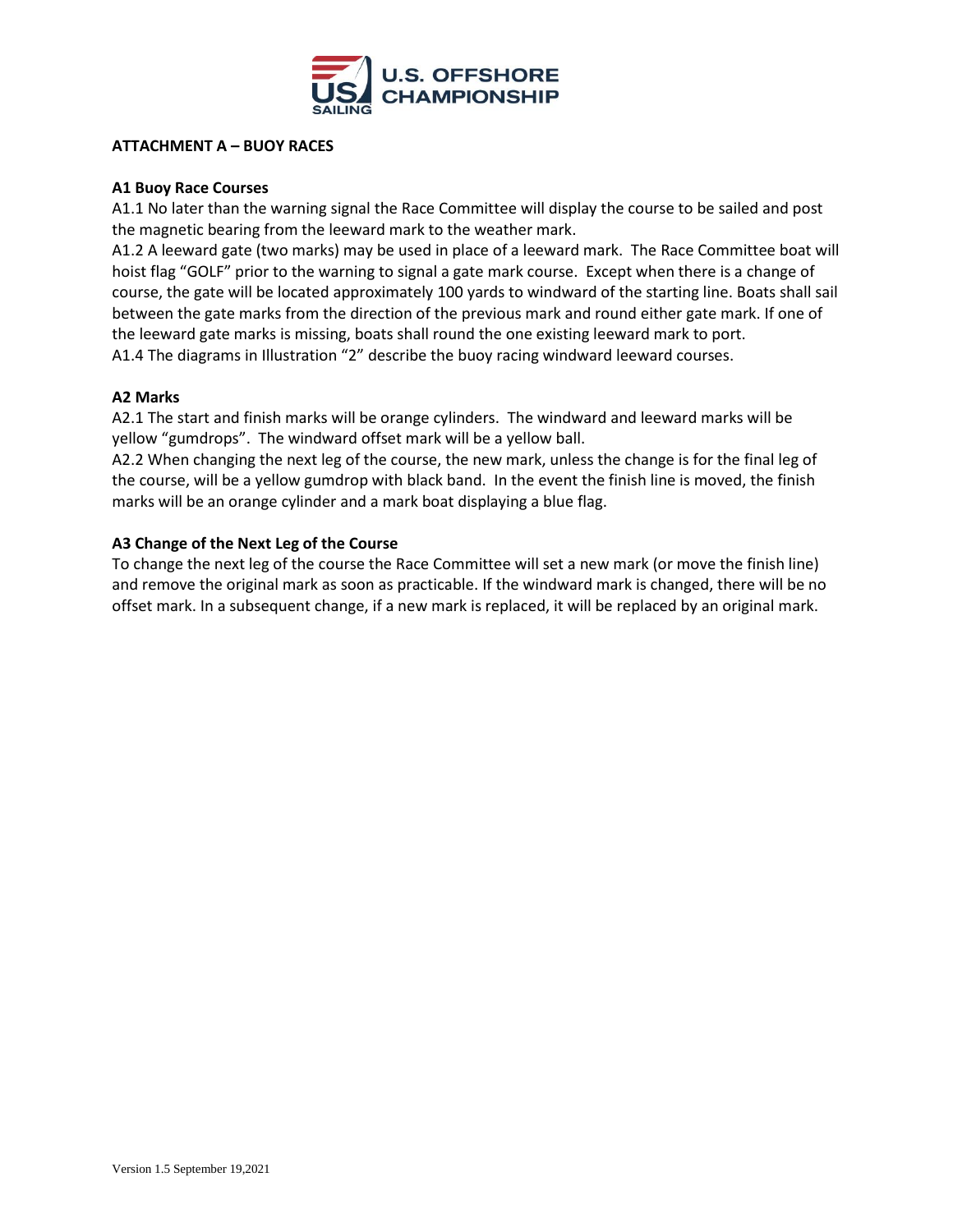

#### **ATTACHMENT B – DISTANCE RACES**

#### **B1 Distance Races**

B1.1 No later than 10 minutes prior to the warning signal the Race Committee will hoist flag "DELTA" and a numeral pennant to designate a distance race and course.

B1.2 The Race Committee may set an additional first mark "ECHO" to provide for a windward start. If mark "ECHO" is used the Race Committee will hoist flag "ECHO", plus either a red or green flag. The red flag signals that mark "ECHO" shall be left to port. The green flag indicates mark "ECHO" shall be left to starboard.

B1.3 The approximate distance and compass bearing to mark "ECHO" will be displayed on a board on the Race Committee boat.

B1.4 A distance race may be shortened at any rounding mark.

#### **B2 MARKS**

B2.1 The starting mark will be an orange cylinder.

B2.2 Mark "ECHO", if used, will be a yellow "gumdrop". There will be no offset mark.

B2.3 The marks to be used in the distance races are listed in Attachment C

#### **B3 COURSE DESCRIPTIONS**

B3.1 MEDIUM DISTANCE COURSE D-1:(Approximate distance: 13 NM)

**Start** 

Mark "ECHO" (if used) Can SR to port R "86" to port R "2" to port Finish at Robert Crown Sailing Center B3.2 MEDIUM DISTANCE COURSE D-2: (Approximate distance: 17 NM) **Start** Mark "ECHO" (if used) Can SR to starboard G "1" to port R "86" to port G"WR87" to port R "2" to starboard Finish at the Robert Crown Center B3.3 MEDIUM DISTANCE COURSE D-3: (Approximate distance: 18 NM) Start Mark "ECHO" (if used) G"91" to port

Center span of the Chesapeake Bay Bridge

Morse A "LP" to starboard

Center span of the Chesapeake Bay Bridge

R "2" to starboard

Finish at Robert Crown Sailing Center

B3.4 MEDIUM DISTANCE COURSE D-4: (Approximate distance: 18 NM)

Start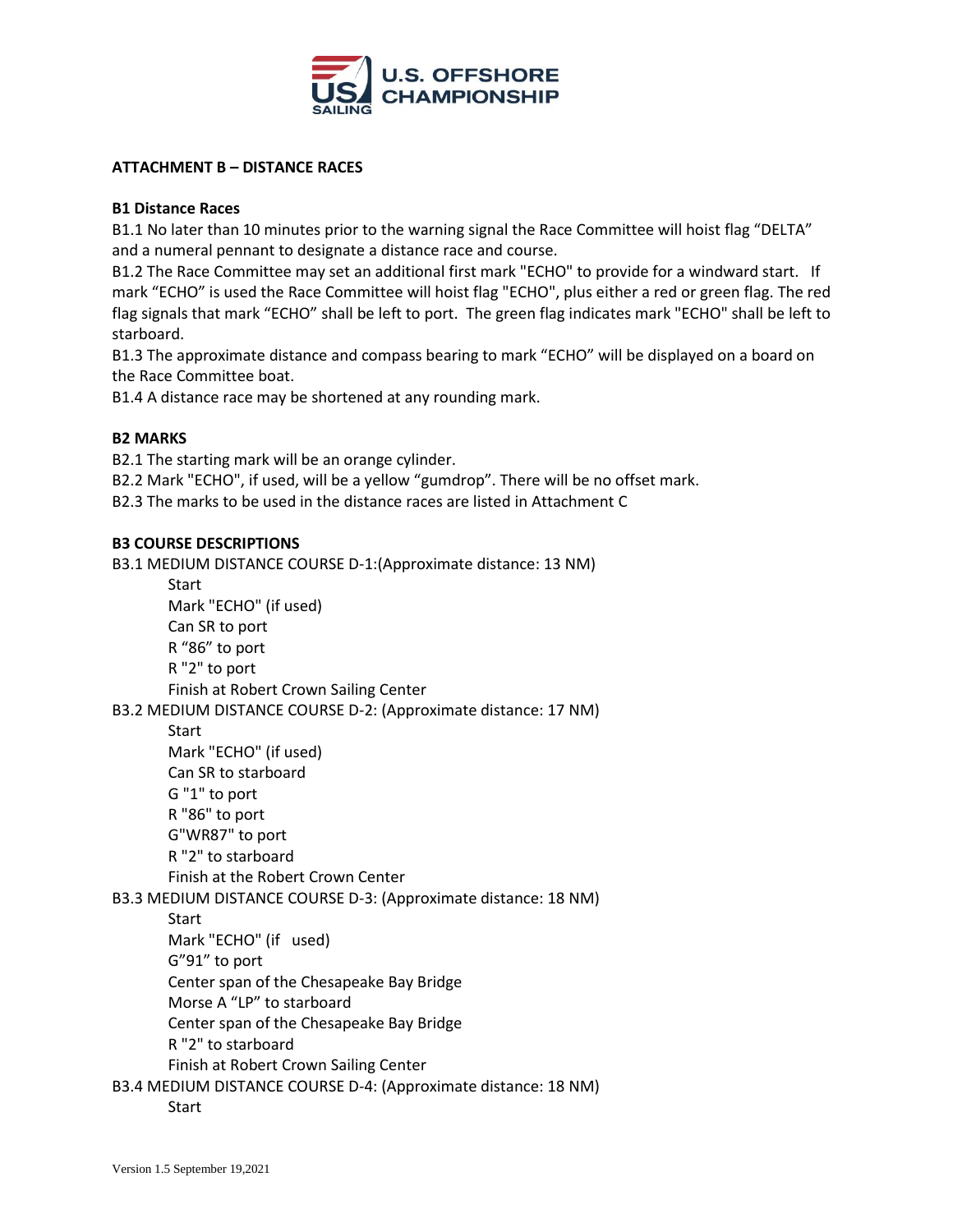

Mark "ECHO" (if used) Special A to port Center span of the Chesapeake Bay Bridge Morse A "LP" to starboard Center span of the Chesapeake Bay Bridge R "2" to starboard Finish at Robert Crown Sailing Center

B3.5 MEDIUM DISTANCE COURSE D-5: (Approximate distance: 18 NM)

**Start** Mark "ECHO" (if used) R "2" to port R "86" to port R "90" to port R "2" to starboard Finish at Robert Crown Sailing Center B3.6 MEDIUM DISTANCE COURSE D-6: (Approximate distance: 18 NM) **Start** Mark "ECHO" (if used) R "86" to starboard G "1" to starboard Can SR to port G "WR87" to port R "2" to starboard Finish at Robert Crown Sailing Center B3.7 LONG DISTANCE COURSE D-7: (Approximate distance: 22 NM) Start Mark "ECHO" (if used) R "84" to port R "86" to port Finish at R "2" B3.8 LONG DISTANCE COURSE D-8: (Approximate distance: 25 NM) Start Mark "ECHO" (if used) R "84" to port R "86" to port R "2" to Port Finish at the Robert Crown Center B3.9 LONG DISTANCE COURSE D-9 (Approximate distance 25 miles) **Start** Mark "ECHO" (if used) R "84A" to starboard G "1" to starboard R "86" to port R "2" to port Finish at Robert Crown Sailing Center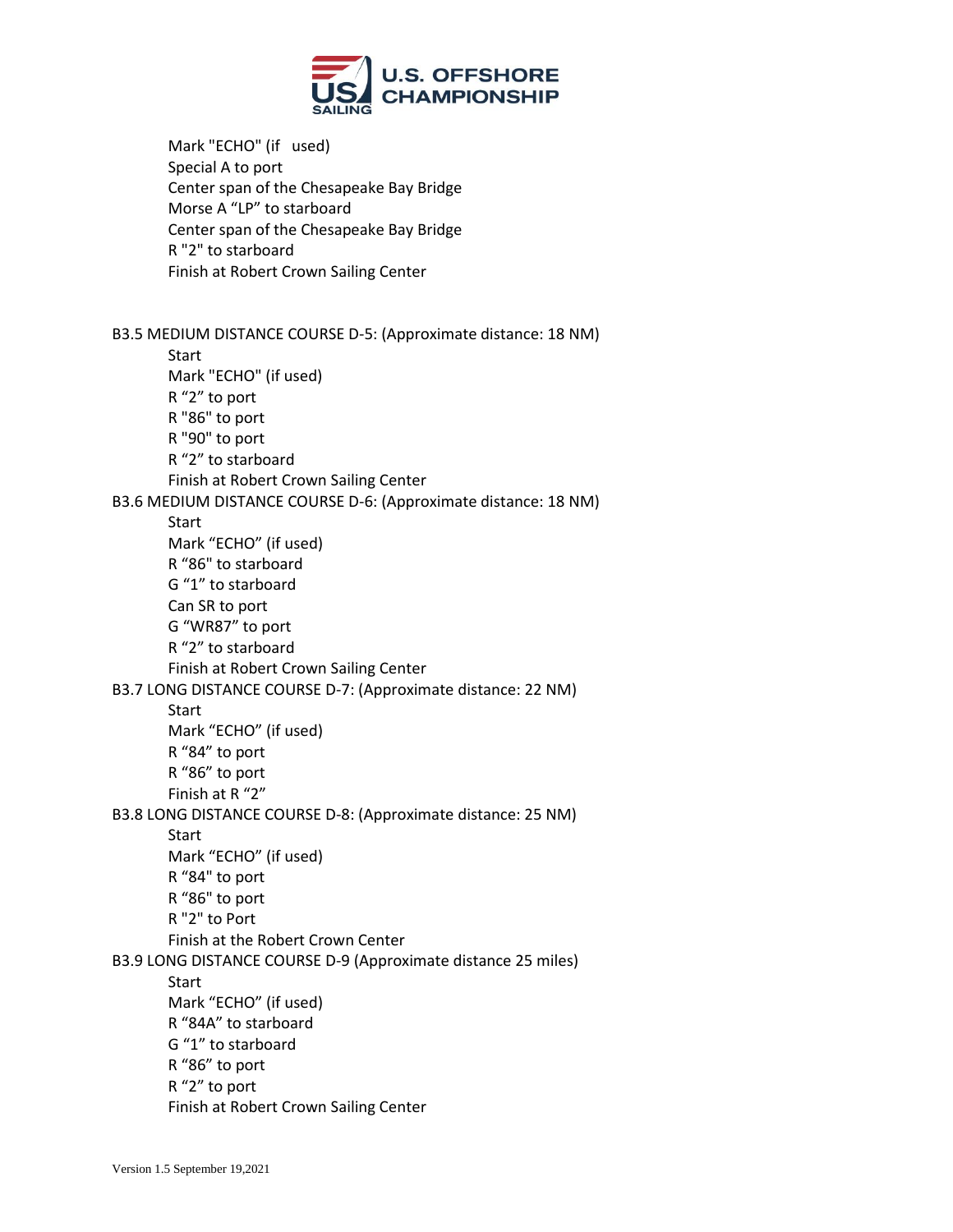

B3.10 LONG DISTANCE COURSE D-10 (Approximate distance 27 miles)

**Start** Mark "ECHO" (if used) R "86" to starboard G "1" to port R "84A" to port Can SR to starboard G "WR87" to port R "2" to starboard Finish at Robert Crown Sailing Center B3. 11 LONG DISTANCE COURSE D-11: (Approximate distance: 29 NM) Start Mark "ECHO" (if used) R "82" to port R "84" to starboard R "86" to port Finish at R "2" B3.12 LONG DISTANCE COURSE D-12: (Approximate distance: 33 NM) **Start** Mark "ECHO" (if used) R "82" to port R "84" to starboard R "86" to port R "2" to Port Finish at the Robert Crown Center

**NOTE** - On all courses, Tolly Point "1AH", Thomas Point Lighthouse, Bloody Point Bar Marker, Dolphins "A" and R "4" in Annapolis Harbor, G "5" in Annapolis Harbor, and Horn Point Shoal Bar "HP" marker shall be passed on the channel side.

#### **B4. Finish**

B4.1 The finish at R "2" will be between the course side of the mark and the blue flag on the adjacent Race Committee vessel. If the race Committee boat is not present, competitors should record their own time when the mark bears 000 magnetic at a distance of less than 25 yards. Competitors are requested to note the boat in front and boat behind when finishing.

B4.2 The finish at the Robert Crown Sailing Center is the course side of the line between the blue flag displayed on the flag pole in front of the Robert Crown Center and the course side of yellow can buoy "C" located approximately 100 yards northeast of Robert Crown Sailing Center in the Severn River.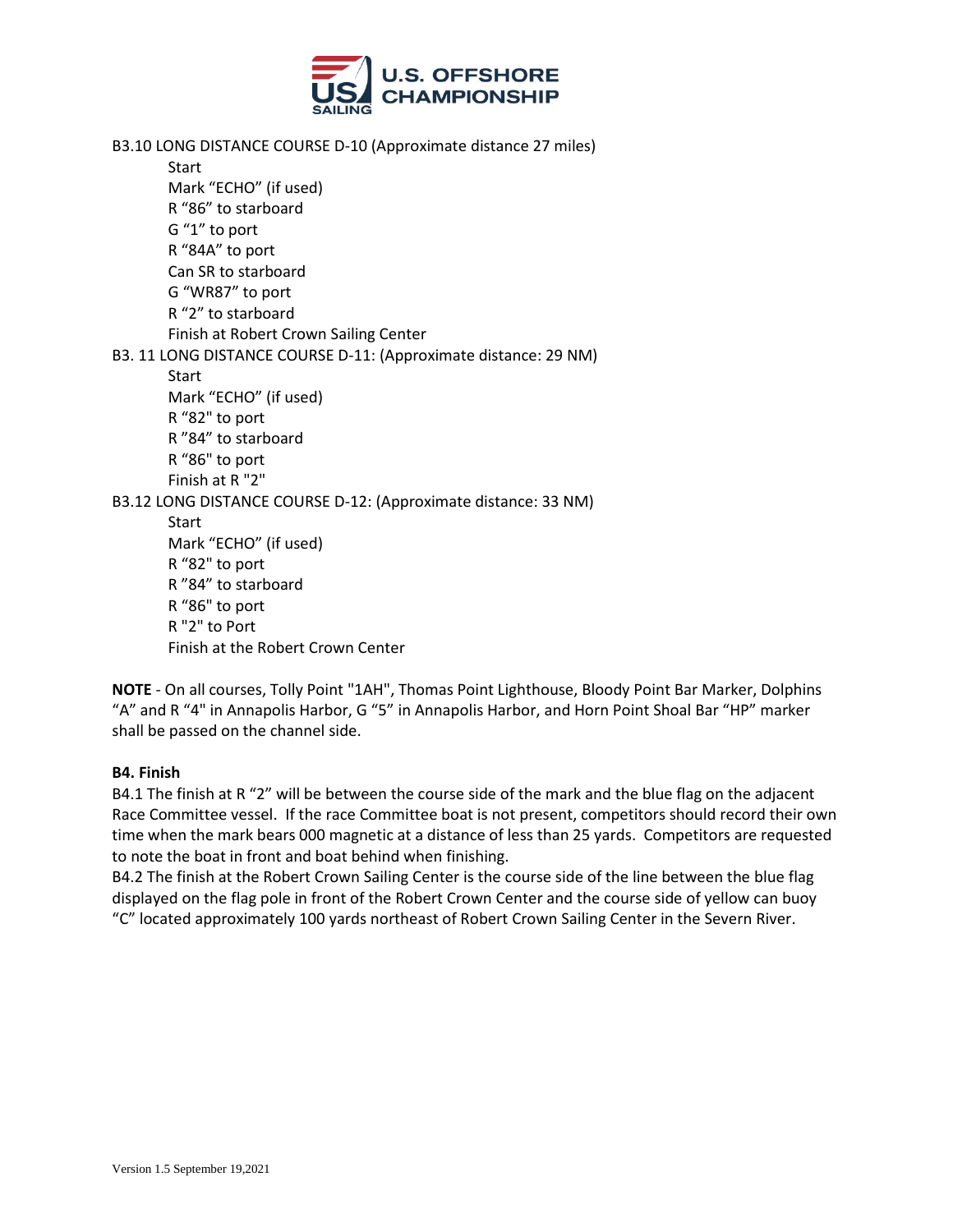

# **ATTACHMENT "C" Government Marks used in the Distance Races**

*Descriptions and positions are shown for the purposes of identification only.*  **NOT FOR NAVIGATIONAL USE.**

Mark Description **Approximate Position** Approximate Position

| R "2" Approx 1 NM East of Tolly Point                                         | 38 56.500N/076 25.480W |
|-------------------------------------------------------------------------------|------------------------|
| R "82" Approx 3.5 NM South of Poplar Island                                   | 38 42.040N/076 25.280W |
| R "84" Approx 1 NM West of Poplar Island                                      | 38 45.460N/076 25.100W |
| R "84 A" Approx 1.75 NM Northwest of Poplar Isl                               | 38 47.590N/076 24.700W |
| R "86" Approx 2 NM North of Bloody Point Light                                | 38 52.020N/076 23.530W |
| G "WR87" Approx 1.6 NM Southeast of R "2"                                     | 38.55.900N/076 23.600W |
| G "91" Approx 0.6 NM South of Main Span Bay Bridge                            | 38 58.986N/077 23.256W |
| R "90" Approx 1.3 NM South Main Span Bay Bridge                               | 38 58.290N/076 23.320W |
| G "1" Approx 2.2 NM Northeast of Curtis Point                                 | 38 51.860N/076 26.990W |
| Can "SR" Approx 0.3 NM SE Thomas Point Light                                  | 38 53.640N/076 25.87W  |
| Center Span Chesapeake Bay Bridge                                             | 38 59.550N/076 22.950W |
| Morse A "LP" Approx 2 NM West of Love Point                                   | 39 02.620N/076 20.770W |
| NOAA weather buoy                                                             | 38 57.780N/076 26.850W |
| Dolphin "A"                                                                   | 38 58.010N/076 27.150W |
| Dolphin "4"                                                                   | 38 58.100N/076 27.460W |
| Shoal Marker "HP"                                                             | 38 58.400N/076 28.150W |
| Severn River G "5"                                                            | 38 58.300N/076 27.720W |
| Robert Crown Yellow Can "C"                                                   | 38 58.970N/076 28.640W |
| Special A yellow gumdrop inflatable .5 NM NNE of C "1" 38 58.970N/076 24.670W |                        |
|                                                                               |                        |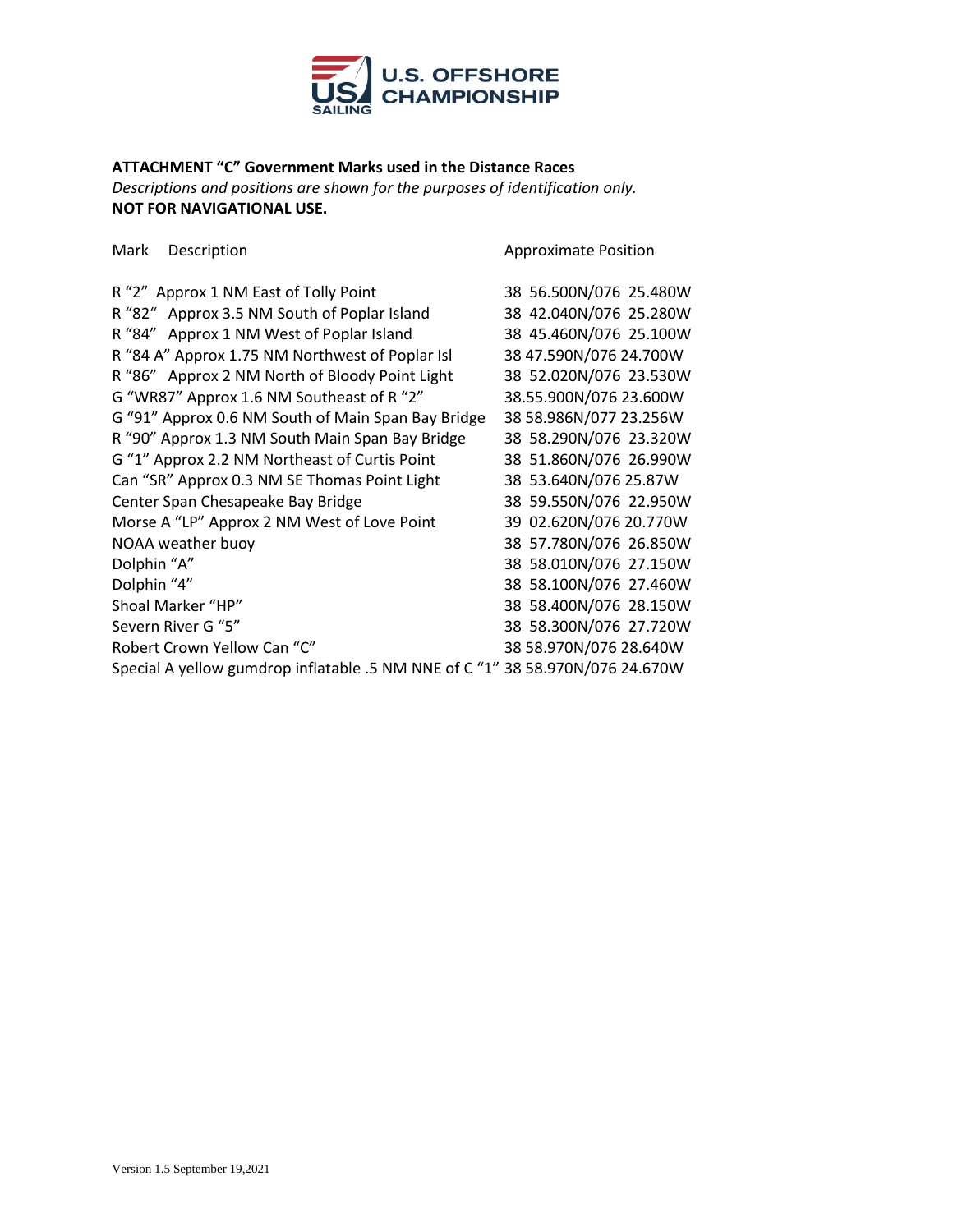

# **ATTACHMENT "D" - NAVY 44 SET-UP and PROCEDURES**

#### **D1 SAILS:**

D1.1 All of the Navy 44's are equipped with the following racing sails:

- MAIN (numbered stays with boat)
- #1 GENOA (lettered rotates with you each day)
- #3 JIB (no number stays with boat)
- #4 JIB (no number stays with boat)
- 1 oz. SPINNAKER (rotates with you each day)
- Back-up Spinnaker (rotates with you each day)

D1.2 While racing, sails may also be stored on the main cabin floor or by the aft bunk.

D1.3 The lettered #1 Genoa and both SPINNAKERS will remain with the team and should be rotated at the end of racing on each day to your next boat. All other sails shall stay on the boat.

## **D2 SPINNAKER:**

D2.1 Be especially careful when dropping the jib after a spinnaker set as the hanks may tear the spinnaker!

D2.2 Banding the spinnaker is not allowed due to environmental concerns on the Chesapeake Bay. D2.3 Spinnaker AFTERGUY BLOCKS MUST be placed in the second hole aft of the center stanchion (by shrouds) and tied to the upper lifeline.

## **D3 EQUIPMENT:**

D3.1 ALL SUPPLIED EQUIPMENT AND GEAR other than that used for trimming or adjusting sails SHALL REMAIN in the position you found it unless you receive permission from the Race Committee to move it with the exception of the foreguy that may be re-rigged as permitted by SI 25.3. Any loose books, charts, paper work may be stowed in the navigation table or placed on the adjacent shelves.

D3.2 While racing, when not in use, one anchor shall be stored hanging on the forward bulkhead in forward compartment. The other anchor shall be stored in the port cockpit locker. When you first board your boat, both anchors will be stored in the proper location and shall not be moved unless anchoring. D3.3 All personal gear may be stowed as you please.

## **D4 INSTRUMENTS:**

D4.1 Instruments have been calibrated before the regatta to make the boats as even as possible. Every effort has been made to make them accurate, but you are advised that they should only be used for relative measurements.

D4.2 The only instruments you are allowed to use are the following:

- VHF Radio tuned to channel 82A, 77, 16, 13 or to the weather station
- Depth Sounder: SET to read in FEET from surface (Navy 44 draws approx. 8'0")
- ANY other instruments as allowed in SIs or instructed at the skippers' meeting.

# **D5 LEAVING/ENTERING SANTEE BASIN:**

D5.1 Engine Logs must be on board the boat and filled out prior to getting under way.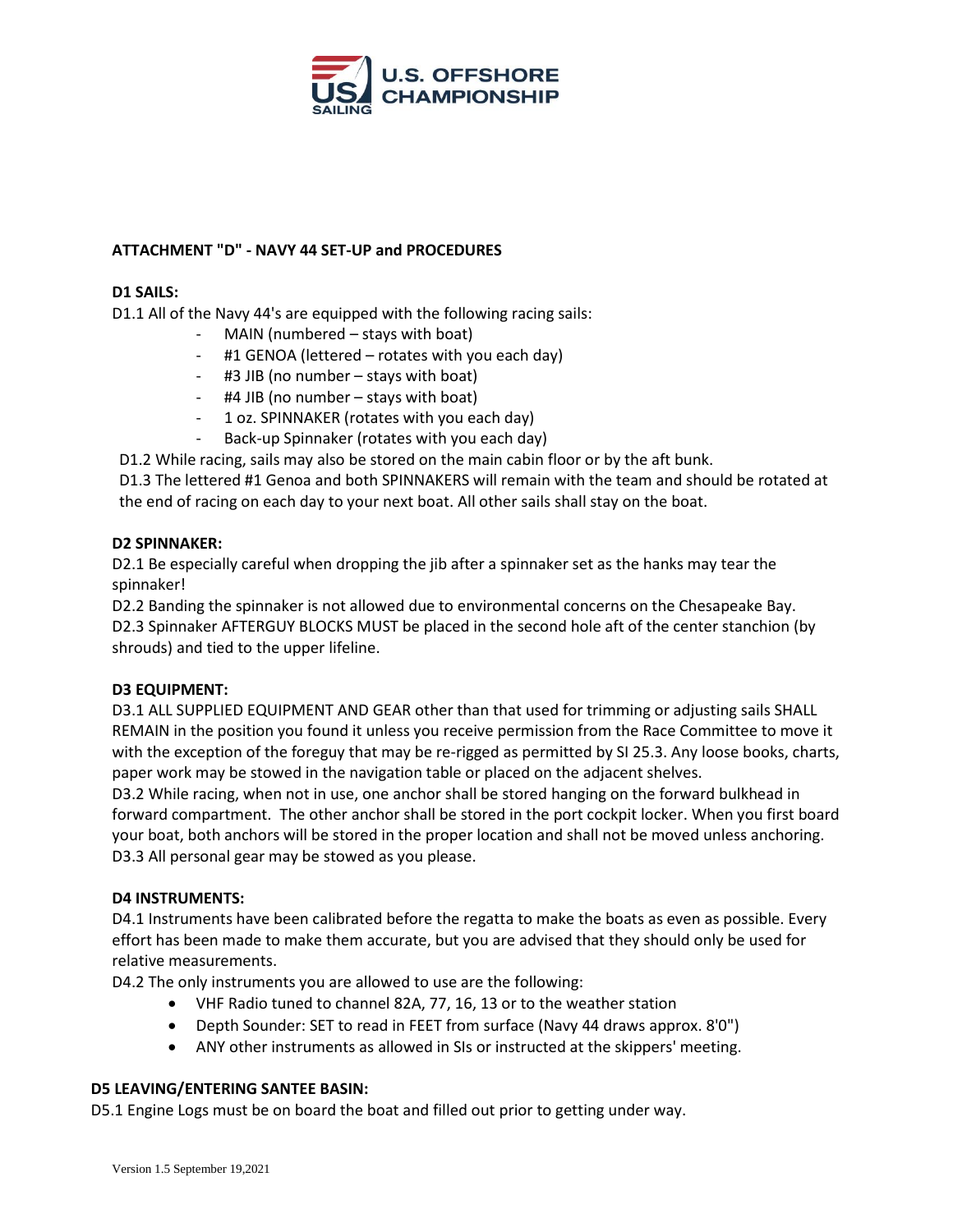

- D5.2 When ready to leave your slip or re-enter the basin, call Santee Basin Control on VHF 82A and say:
	- 1 "Santee Basin Control, this is NA- #\_\_\_, boat name \_\_\_\_\_\_, requesting permission to exit/enter the basin. Over."
	- 2 They will respond giving you permission to exit/enter the basin, but may ask you to exit/enter after another boat. Reply "This is NA-#, boat name, Roger. Out."

# **D6 DOCKING THE BOAT:**

D6.1 When you return to Santee Basin, dock your boat in the same slip you were in at the beginning of the day.

D6.2 Complete the daily checklist for SECURING THE NAVY 44's supplied at the skippers' meeting.

**D7 MATERIAL ALREADY ON THE BOATS:** Competitors shall take all flags and charts with them from boat to boat during the regatta and return them to the OFFSHORE OFFICE at the end of racing on Sunday. All other materials shall be left aboard.

## **D8 FEATHERING THE PROP:**

- 1. Power at 4-5 knots in forward
- 2. Shut down the engine using the stop button with shifter still engaged in forward
- 3. When the engine has stopped, if the shaft is still spinning, engage the transmission in reverse to stop the free spinning
- 4. You can check to see if the propeller is feathered or not by taking the engine out of gear. If the propeller is not feathered, the shaft will spin freely as with a fixed blade propeller. In that case, start the engine again and repeat the above steps
- 5. Once the propeller is feathered, you can leave the transmission in or out of gear
- 6. BANDING the propeller is NOT allowed.

## **D9 USING THE HEAD:**

- 1. Put INLET Seacock Handle (second forward valve under floorboard adjacent to head door) to VERTICAL
- 2. VALVE for "overboard/tank" (located in compartment under sink) must be set for "tank"
- 3. FLUSH thoroughly (10 pumps)
- 4. WHEN DONE: Put INLET seacock handle back down in the closed position

**D10 WATER:** There is NO drinking water onboard. BRING your own drinking water.

## **D11 MISC. SET-UP:** Suggested rigging tips:

- 1. The forward headsail TACK SHACKLE is preferred
- 2. The INNER FORESTAY should lead aft through the guide on the port side of the mast and attach to the fitting beneath the vang.
- 3. Jib Sheets for the #3 and #4 Jibs normally are led outside the forward lower shroud and inside the upper and aft lower shroud.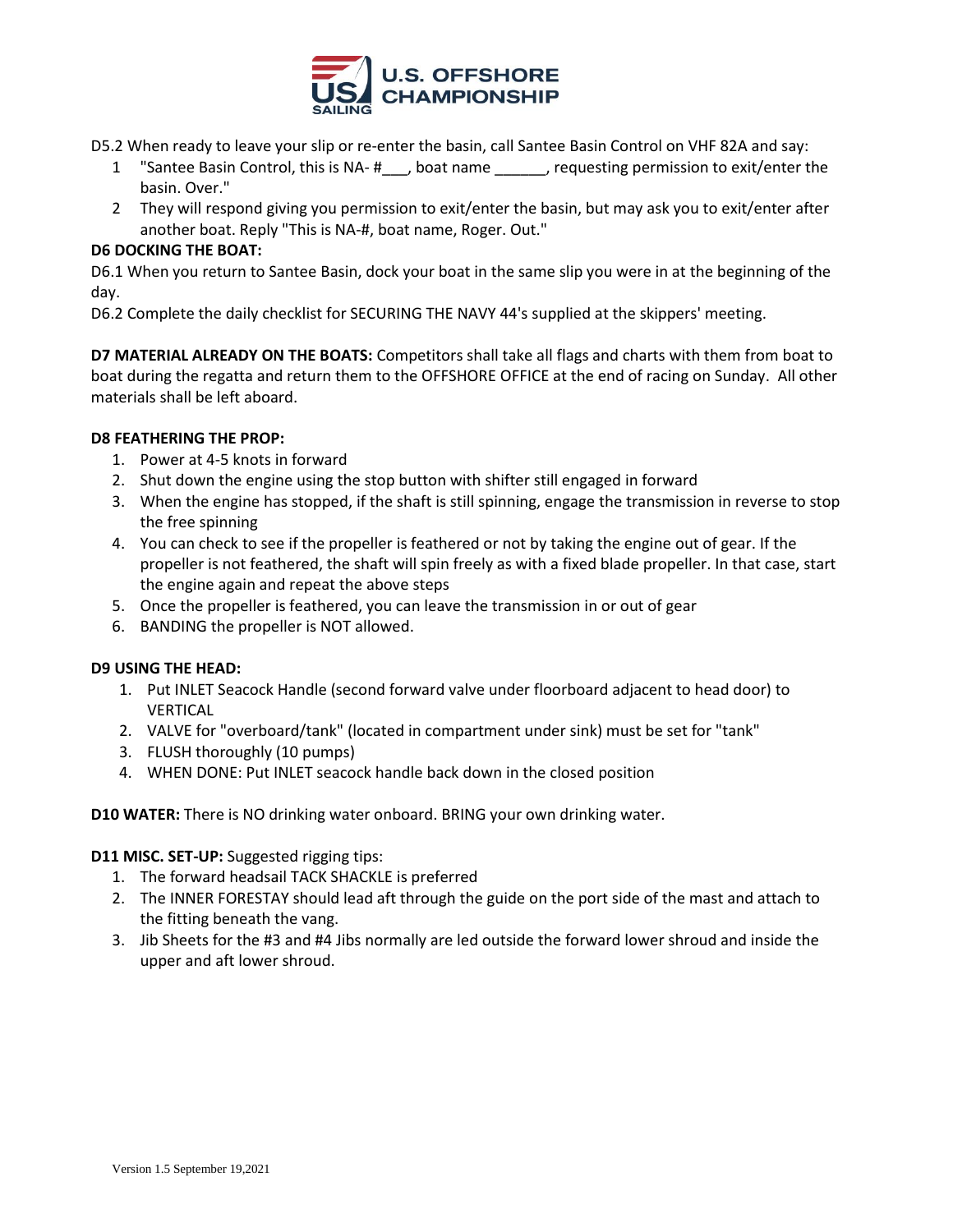

**ATTACHMENT "E" BOAT ROTATION**

**Available at Registration**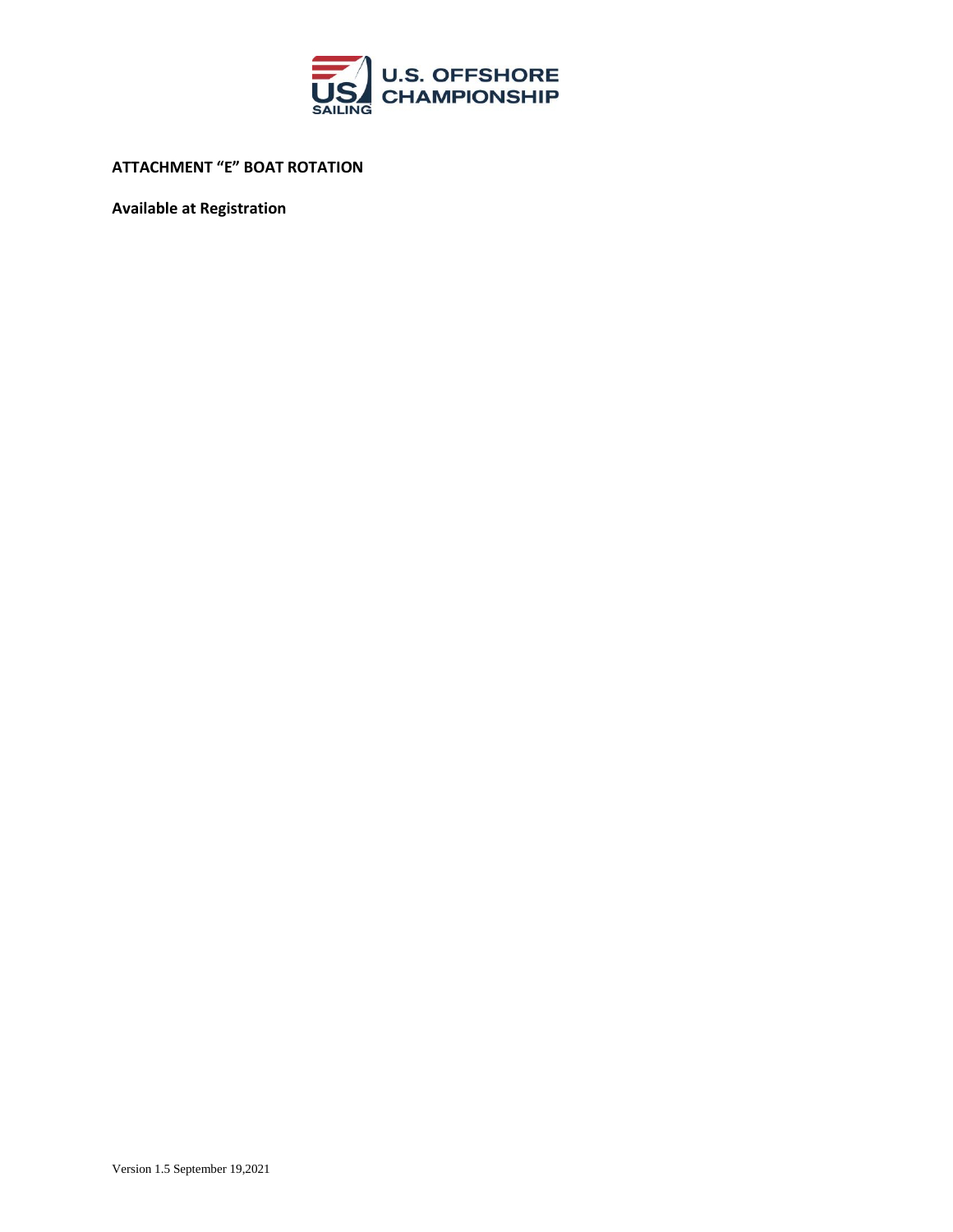

#### **ILLUSTRATION "A"**